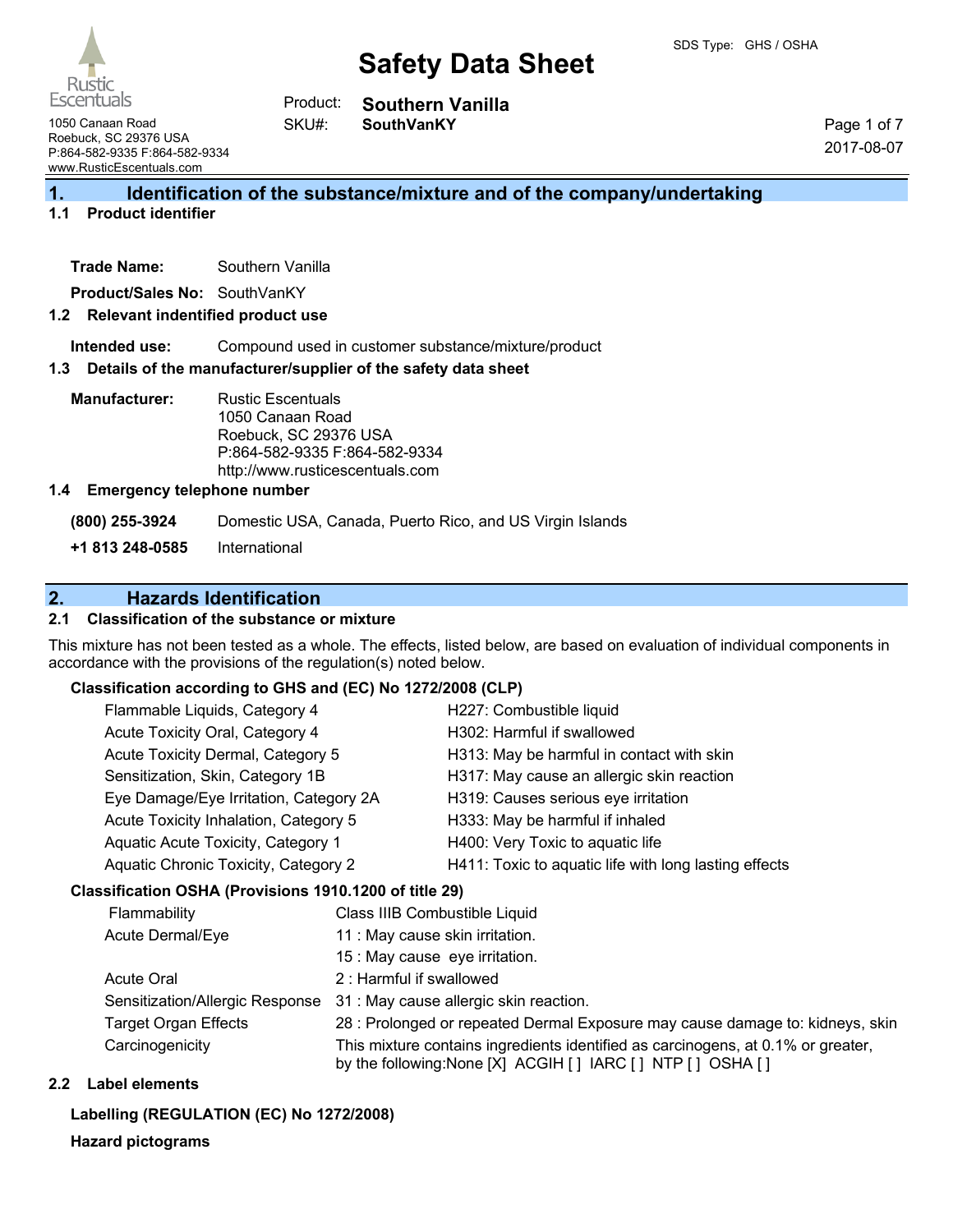

**Southern Vanilla** Product:

1050 Canaan Road **SKU#:** SouthVanKY SKU#:

Page 2 of 7 2017-08-07



#### **Signal Word: Warning**

#### **Hazard statments**

| H <sub>227</sub> | Combustible liquid                              |
|------------------|-------------------------------------------------|
| H302             | Harmful if swallowed                            |
| H313             | May be harmful in contact with skin             |
| H317             | May cause an allergic skin reaction             |
| H319             | Causes serious eye irritation                   |
| H333             | May be harmful if inhaled                       |
| H400             | Very Toxic to aquatic life                      |
| H411             | Toxic to aquatic life with long lasting effects |

#### **Precautionary Statements**

#### **Prevention:**

| P <sub>235</sub> | Keep cool                                                             |
|------------------|-----------------------------------------------------------------------|
| P <sub>264</sub> | Wash hands thoroughly after handling                                  |
| P <sub>270</sub> | Do not eat, drink or smoke when using this product                    |
| P272             | Contaminated work clothing should not be allowed out of the workplace |
| P273             | Avoid release to the environment                                      |

#### **Response:**

| P301 + P312 + P330   | IF SWALLOWED: Call a POISON CENTER or doctor/physician if you feel unwell Rinse<br>mouth                                              |
|----------------------|---------------------------------------------------------------------------------------------------------------------------------------|
| P302 + P352          | IF ON SKIN: Wash with soap and water                                                                                                  |
| P304 + P312          | IF INHALED: Call a POISON CENTER or doctor/physician if you feel unwell                                                               |
| $P305 + P351 + P338$ | IF IN EYES: Rinse cautiously with water for several minutes Remove contact lenses if<br>present and easy to do. continue rinsing      |
| P333 + P313          | If skin irritation or a rash occurs: Get medical advice/attention                                                                     |
| P337 + P313          | If eye irritation persists: Get medical advice/attention                                                                              |
| P363                 | Wash contaminated clothing before reuse                                                                                               |
| P370 + P378          | In case of fire: Use Carbon dioxide (CO2), Dry chemical, or Foam for extinction. Do not use<br>a direct water jet on burning material |
| P391                 | <b>Collect Spillage</b>                                                                                                               |
|                      |                                                                                                                                       |

**2.3 Other Hazards**

#### **no data available**

### **3. Composition/Information on Ingredients**

#### **3.1 Mixtures**

This product is a complex mixture of ingredients, which contains among others the following substance(s), presenting a health or environmental hazard within the meaning of the UN Globally Harmonized System of Classification and Labeling of Chemicals (GHS):

| CAS#       | EC# | Conc. |                           |
|------------|-----|-------|---------------------------|
| Ingredient |     | Range | <b>GHS Classification</b> |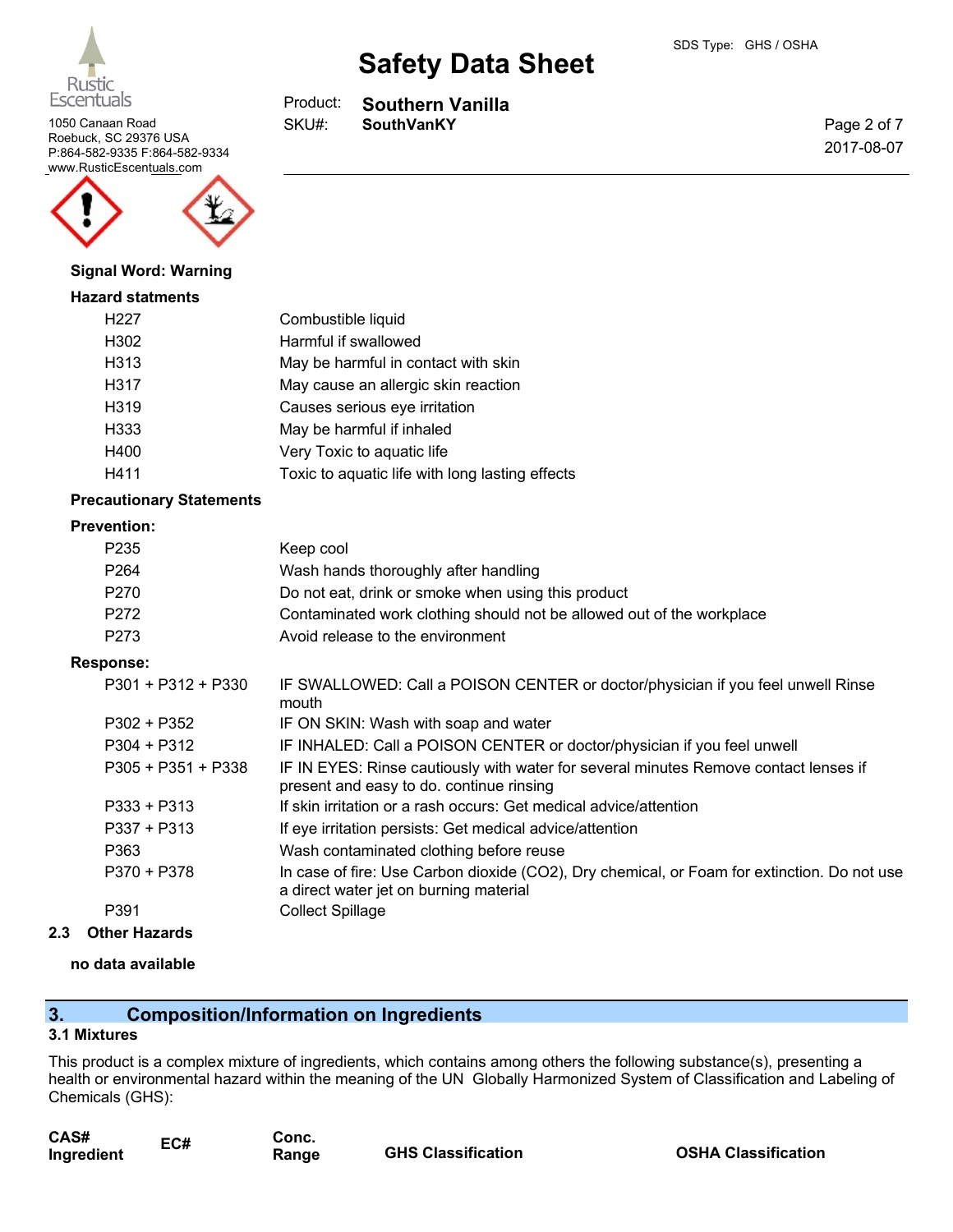

| Escentuals                                                            |                                                          | Product:       | <b>Southern Vanilla</b>   |                            |
|-----------------------------------------------------------------------|----------------------------------------------------------|----------------|---------------------------|----------------------------|
| 1050 Canaan Road<br>Roebuck, SC 29376 USA<br>www.RusticEscentuals.com | P:864-582-9335 F:864-582-9334                            | SKU#:          | <b>SouthVanKY</b>         | Page 3 of 7<br>2017-08-07  |
| <b>CAS#</b><br>Ingredient                                             | EC#                                                      | Conc.<br>Range | <b>GHS Classification</b> | <b>OSHA Classification</b> |
| $120 - 51 - 4$                                                        | 204-402-9                                                | $60 - 70%$     | H302; H313; H400; H411    | 28, 3                      |
| <b>Benzyl Benzoate</b>                                                |                                                          |                |                           |                            |
| 8050-15-5                                                             | 232-476-2                                                | $10 - 20 \%$   | H402; H412                | 31                         |
|                                                                       | Methyl ester of rosin (partially hydrogenated)           |                |                           |                            |
| 121-32-4                                                              | 204-464-7                                                | 10 - 20 $%$    | H303; H320; H402          |                            |
| Ethyl vanillin                                                        |                                                          |                |                           |                            |
| 120-57-0                                                              | 204-409-7                                                | $2 - 5%$       | H303; H317; H401          | 31                         |
| Piperonal                                                             |                                                          |                |                           |                            |
| 4940-11-8                                                             | 225-582-5                                                | $2 - 5%$       | H302                      | 2                          |
| Ethyl maltol                                                          |                                                          |                |                           |                            |
| 104-50-7                                                              | 203-208-1                                                | $2 - 5%$       | H303                      | 11, 15                     |
|                                                                       | gamma-Octalactone                                        |                |                           |                            |
| 128-37-0                                                              | 204-881-4                                                | $1 - 2%$       | H316; H400; H410          |                            |
|                                                                       | <b>Butylated hydroxytoluene</b>                          |                |                           |                            |
|                                                                       | See Section 16 for full text of GHS classification codes |                |                           |                            |

Total Hydrocarbon Content  $(\% w/w) = 0.39$ 

| 4.<br><b>First Aid Measures</b>                                                   |                                                                                                               |  |
|-----------------------------------------------------------------------------------|---------------------------------------------------------------------------------------------------------------|--|
| <b>Description of first aid measures</b><br>4.1                                   |                                                                                                               |  |
| Inhalation:                                                                       | Remove from exposure site to fresh air and keep at rest.<br>Obtain medical advice.                            |  |
| Eye Exposure:                                                                     | Flush immediately with water for at least 15 minutes.<br>Contact physician if symptoms persist.               |  |
| <b>Skin Exposure:</b>                                                             | Remove contaminated clothes. Wash thoroughly with water (and soap).<br>Contact physician if symptoms persist. |  |
| Ingestion:                                                                        | Rinse mouth with water and obtain medical advice.                                                             |  |
| Most important symptoms and effects, both acute and delayed<br>4.2                |                                                                                                               |  |
| <b>Symptoms:</b>                                                                  | no data available                                                                                             |  |
| <b>Risks:</b>                                                                     | Refer to Section 2.2 "Hazard Statements"                                                                      |  |
| Indication of any immediate medical attention and special treatment needed<br>4.3 |                                                                                                               |  |
| Treatment:                                                                        | Refer to Section 2.2 "Response"                                                                               |  |
|                                                                                   |                                                                                                               |  |
| 5.<br><b>Fire-Fighting measures</b>                                               |                                                                                                               |  |
| <b>Extinguishing media</b><br>5.1                                                 |                                                                                                               |  |
| Suitable:                                                                         | Carbon dioxide (CO2), Dry chemical, Foam                                                                      |  |

Unsuitable **Unsuitable** Do not use a direct water jet on burning material

### **5.2 Special hazards arising from the substance or mixture**

| During fire fighting:       | Water may be ineffective              |  |  |
|-----------------------------|---------------------------------------|--|--|
| 5.3 Advice for firefighters |                                       |  |  |
| <b>Further information:</b> | Standard procedure for chemical fires |  |  |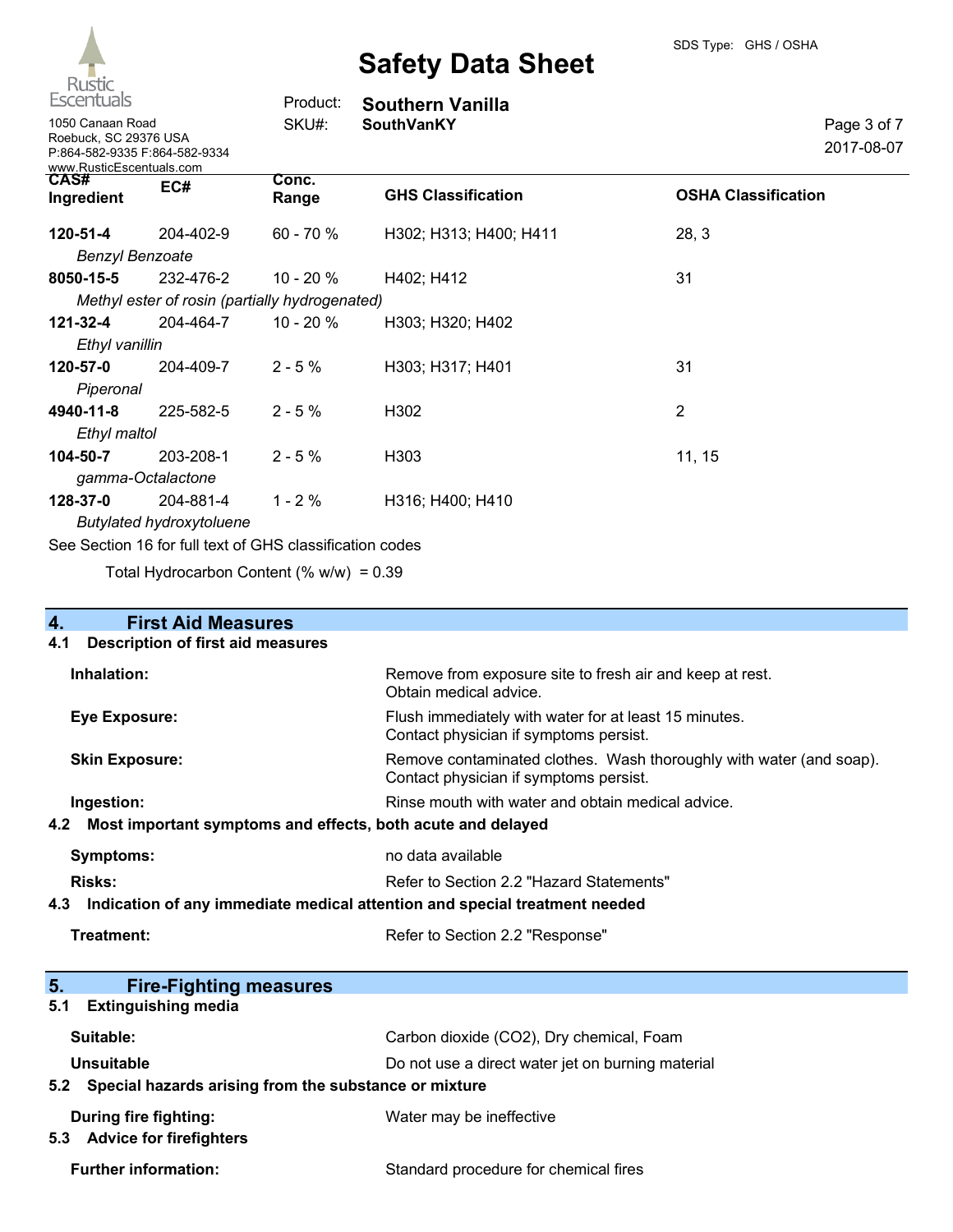

#### **Southern Vanilla** Product:

SKU#:

1050 Canaan Road **SouthVanKY** Roebuck, SC 29376 USA P:864-582-9335 F:864-582-9334 www.RusticEscentuals.com

Page 4 of 7 2017-08-07

#### **6. Accidental Release Measures**

#### **6.1 Personal precautions, protective equipment and emergency procedures**

Avoid inhalation and contact with skin and eyes. A self-contained breathing apparatus is recommended in case of a major spill.

#### **6.2 Environmental precautions**

Keep away from drains, soil, and surface and groundwater.

#### **6.3 Methods and materials for containment and cleaning up**

Clean up spillage promptly. Remove ignition sources. Provide adequate ventilation. Avoid excessive inhalation of vapors. Gross spillages should be contained by use of sand or inert powder and disposed of according to the local regulations.

#### **6.4 Reference to other sections**

Not Applicable

#### **7. Handling and Storage**

#### **7.1 Precautions for safe handling**

Apply according to good manufacturing and industrial hygiene practices with proper ventilation. Do not drink, eat or smoke while handling. Respect good personal hygiene.

#### **7.2 Conditions for safe storage, including any incompatibilities**

Store in a cool, dry and ventilated area away from heat sources and protected from light in tightly closed original container. Avoid plastic and uncoated metal container. Keep air contact to a minimum.

#### **7.3 Specific end uses**

No information available

#### **8. Exposure Controls/Personal Protection**

#### **8.1 Control parameters**

| <b>Exposure Limits:</b>        |                                                                                                                                          |       |              |      |                                   |
|--------------------------------|------------------------------------------------------------------------------------------------------------------------------------------|-------|--------------|------|-----------------------------------|
| <b>Component</b>               |                                                                                                                                          | ACGIH | <b>ACGIH</b> | OSHA | <b>OSHA</b>                       |
|                                |                                                                                                                                          |       |              |      | TWA ppm STEL ppm TWA ppm STEL ppm |
| 128-37-0                       | <b>Butylated hydroxytoluene</b>                                                                                                          | 2     |              |      |                                   |
| <b>Engineering Controls:</b>   | Use local exhaust as needed.                                                                                                             |       |              |      |                                   |
|                                | 8.2 Exposure controls - Personal protective equipment                                                                                    |       |              |      |                                   |
| Eye protection:                | Tightly sealed goggles, face shield, or safety glasses with brow guards and side shields, etc.<br>as may be appropriate for the exposure |       |              |      |                                   |
| <b>Respiratory protection:</b> | Avoid excessive inhalation of concentrated vapors. Apply local ventilation where appropriate.                                            |       |              |      |                                   |
| <b>Skin protection:</b>        | Avoid Skin contact. Use chemically resistant gloves as needed.                                                                           |       |              |      |                                   |

#### **9. Physical and Chemical Properties**

#### **9.1 Information on basic physical and chemical properties**

| Appearance: | Conforms to Standard         |
|-------------|------------------------------|
| Odor:       | Conforms to Standard         |
| Color:      | Pale Yellow to Yellow (G2-5) |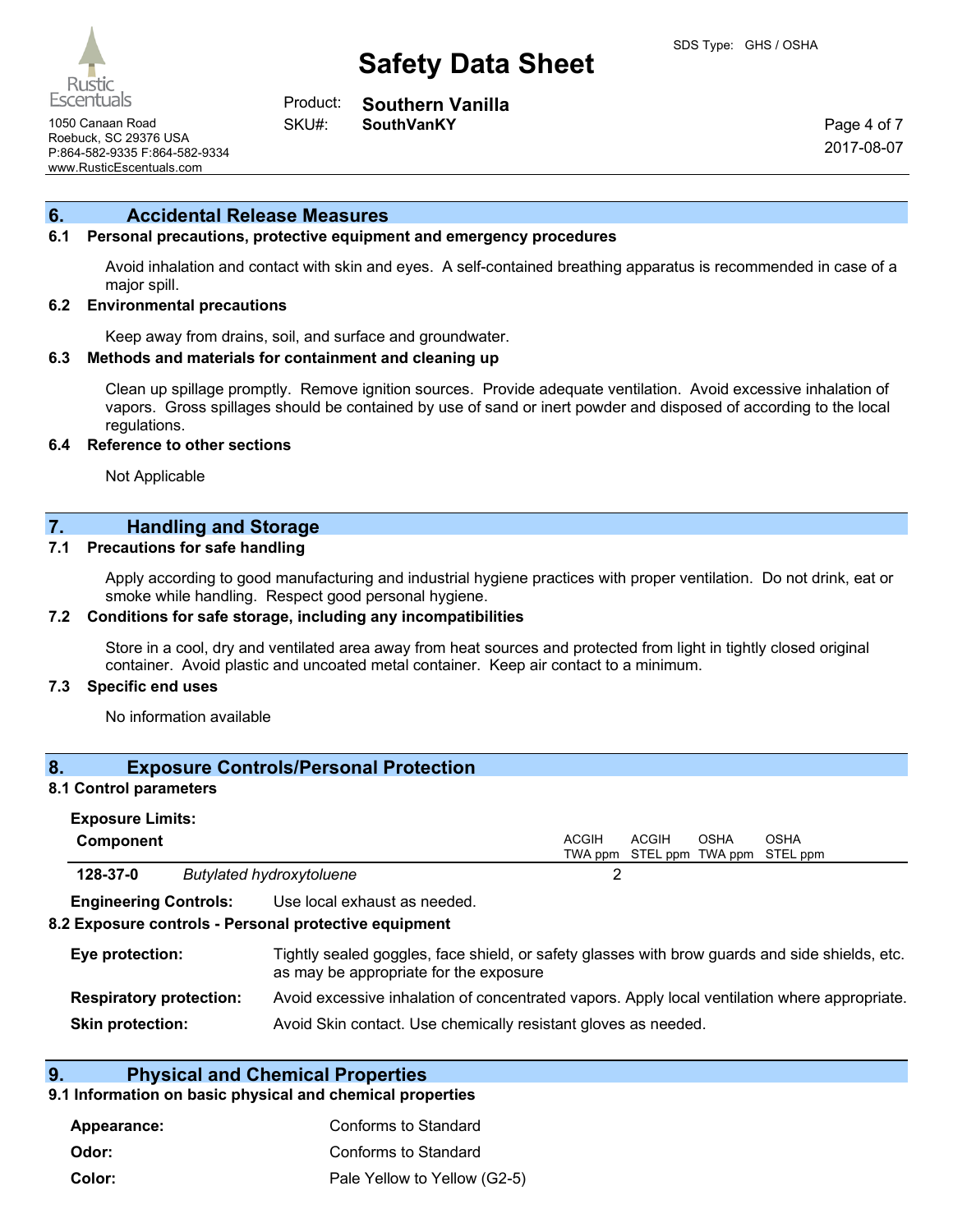1050 Canaan Road Roebuck, SC 29376 USA

# **Safety Data Sheet**

Product: SKU#:

|  | SDS Type: GHS / OSHA |
|--|----------------------|
|--|----------------------|

| <b>Southern Vanilla</b> |  |  |
|-------------------------|--|--|
| <b>SouthVanKY</b>       |  |  |
|                         |  |  |

Page 5 of 7 2017-08-07

| P:864-582-9335 F:864-582-9334<br>www.RusticEscentuals.com |                 |
|-----------------------------------------------------------|-----------------|
| <b>Viscosity:</b>                                         | Liquid          |
| <b>Freezing Point:</b>                                    | Not determined  |
| <b>Boiling Point:</b>                                     | Not determined  |
| <b>Melting Point:</b>                                     | Not determined  |
| <b>Flashpoint (CCCFP):</b>                                | 200 F (93.33 C) |
| <b>Auto flammability:</b>                                 | Not determined  |

| <b>Explosive Properties:</b> | None Expected |
|------------------------------|---------------|
| <b>Oxidizing properties:</b> | None Expected |
| Vapor Pressure (mmHg@20 C):  | 0.005         |
| %VOC:                        | 04            |
| Specific Gravity @ 25 C:     | 1.1110        |
| Density @ 25 C:              | 1.1080        |
| Refractive Index @ 20 C:     | 1.5570        |
| Soluble in:                  | Oil           |

# **10. Stability and Reactivity**

| 10.1 Reactivity                         | None                                               |
|-----------------------------------------|----------------------------------------------------|
| <b>10.2 Chemical stability</b>          | Stable                                             |
| 10.3 Possibility of hazardous reactions | None known                                         |
| <b>10.4 Conditions to avoid</b>         | None known                                         |
| 10.5 Incompatible materials             | Strong oxidizing agents, strong acids, and alkalis |
| 10.6 Hazardous decomposition products   | None known                                         |

### **11. Toxicological Information**

### **11.1 Toxicological Effects**

Acute Toxicity Estimates (ATEs) based on the individual Ingredient Toxicity Data utilizing the "Additivity Formula"

| Acute toxicity - Oral - (Rat) mg/kg                | (LD50: 1,865.67) Harmful if swallowed                    |
|----------------------------------------------------|----------------------------------------------------------|
| Acute toxicity - Dermal - (Rabbit) mg/kg           | (LD50: 4,531.82) May be harmful in contact with skin     |
| Acute toxicity - Inhalation - (Rat) mg/L/4hr       | (LC50: 72.04) May be harmful if inhaled                  |
| <b>Skin corrosion / irritation</b>                 | Not classified - the classification criteria are not met |
| Serious eye damage / irritation                    | Causes serious eye irritation                            |
| <b>Respiratory sensitization</b>                   | Not classified - the classification criteria are not met |
| <b>Skin sensitization</b>                          | May cause an allergic skin reaction                      |
| <b>Germ cell mutagenicity</b>                      | Not classified - the classification criteria are not met |
| Carcinogenicity                                    | Not classified - the classification criteria are not met |
| <b>Reproductive toxicity</b>                       | Not classified - the classification criteria are not met |
| Specific target organ toxicity - single exposure   | Not classified - the classification criteria are not met |
| Specific target organ toxicity - repeated exposure | Not classified - the classification criteria are not met |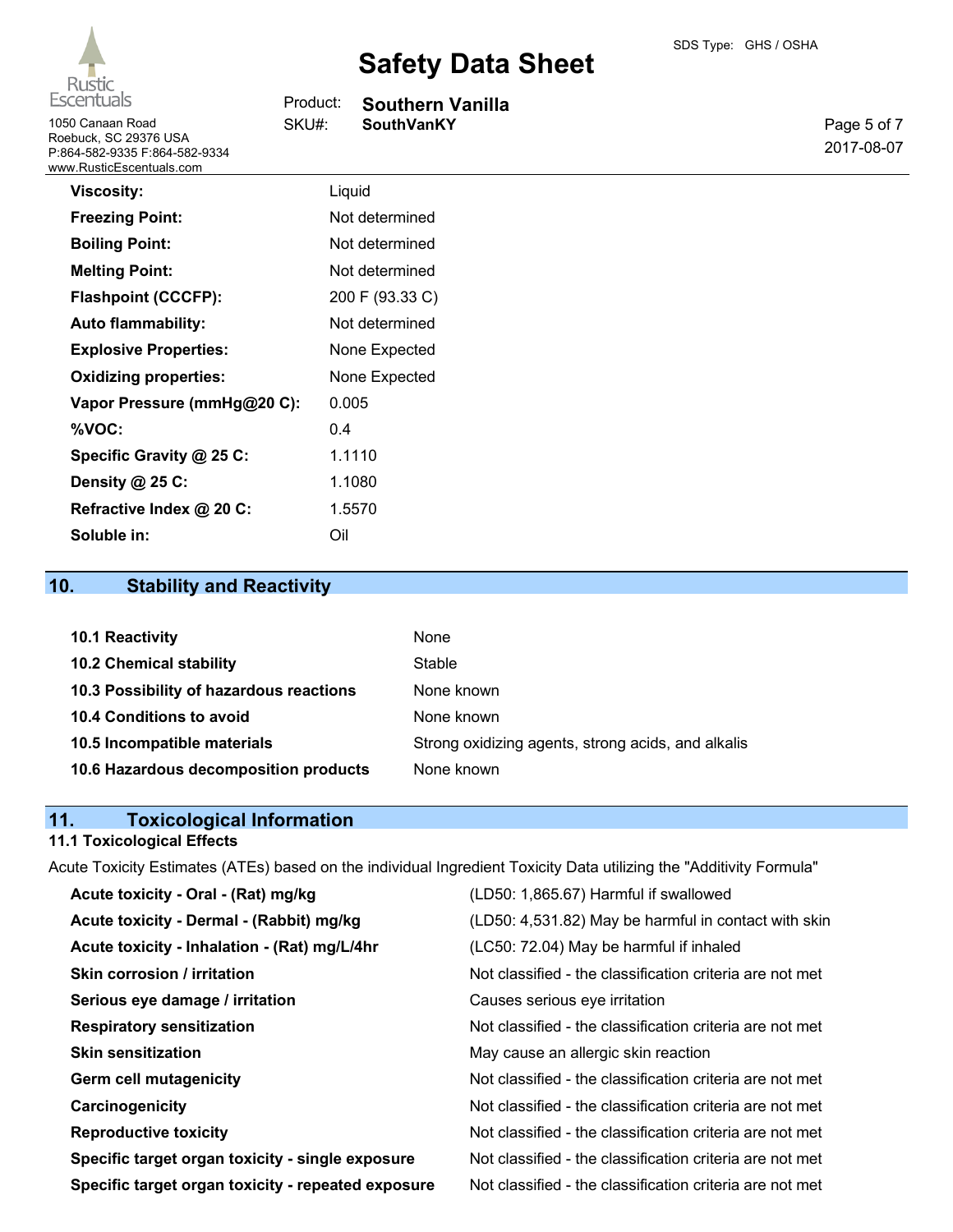

| Page 6 of 7 |
|-------------|
| 2017-08-07  |

1050 Canaan Road **SKU#:** SouthVanKY Roebuck, SC 29376 USA P:864-582-9335 F:864-582-9334 www.RusticEscentuals.com

# **Southern Vanilla**

SKU#:

Product:

**Aspiration hazard Not classified - the classification criteria are not met** Not classified - the classification criteria are not met

### **12. Ecological Information**

| <b>12.1 Toxicity</b>               |                                                 |  |  |  |
|------------------------------------|-------------------------------------------------|--|--|--|
| <b>Acute acquatic toxicity</b>     | Very Toxic to aquatic life                      |  |  |  |
| <b>Chronic acquatic toxicity</b>   | Toxic to aquatic life with long lasting effects |  |  |  |
| <b>Toxicity Data on soil</b>       | no data available                               |  |  |  |
| <b>Toxicity on other organisms</b> | no data available                               |  |  |  |
| 12.2 Persistence and degradability | no data available                               |  |  |  |
| 12.3 Bioaccumulative potential     | no data available                               |  |  |  |
| 12.4 Mobility in soil              | no data available                               |  |  |  |
| 12.5 Other adverse effects         | no data available                               |  |  |  |

### **13. Disposal Conditions**

#### **13.1 Waste treatment methods**

Do not allow product to reach sewage systems. Dispose of in accordance with all local and national regulations. Send to a licensed waste management company.The product should not be allowed to enter drains, water courses or the soil. Do not contaminate ponds, waterways or ditches with chemical or used container.

# **14. Transport Information**

| <b>Regulator</b><br>U.S. DOT (Non-Bulk)<br><b>Chemicals NOI</b> |            | <b>Class</b> | <b>Pack Group</b><br>Not Regulated - Not Dangerous Goods | <b>Sub Risk</b> | UN-nr.        |
|-----------------------------------------------------------------|------------|--------------|----------------------------------------------------------|-----------------|---------------|
| <b>ADR/RID (International Road/Rail)</b>                        |            |              |                                                          |                 |               |
| <b>Environmentally Hazardous</b><br>Liquid, n.o.s.              | Substance. | 9            | Ш                                                        |                 | <b>UN3082</b> |
| IATA (Air Cargo)                                                |            |              |                                                          |                 |               |
| <b>Environmentally Hazardous</b><br>Liquid, n.o.s.              | Substance. | 9            | Ш                                                        |                 | <b>UN3082</b> |
| <b>IMDG (Sea)</b>                                               |            |              |                                                          |                 |               |
| <b>Environmentally Hazardous</b><br>Liquid, n.o.s.              | Substance. | 9            | $\mathbf{  }$                                            |                 | <b>UN3082</b> |

| 15.<br><b>Regulatory Information</b>       |                                                              |
|--------------------------------------------|--------------------------------------------------------------|
| <b>U.S. Federal Regulations:</b>           |                                                              |
| <b>TSCA (Toxic Substance Control Act):</b> | All components of the substance/mixture are listed or exempt |
| 40 CFR(EPCRA, SARA, CERCLA and CAA)        | This product contains NO components of concern.              |
| <b>U.S. State Regulations:</b>             |                                                              |

**California Proposition 65 Warning** This product contains the following components: